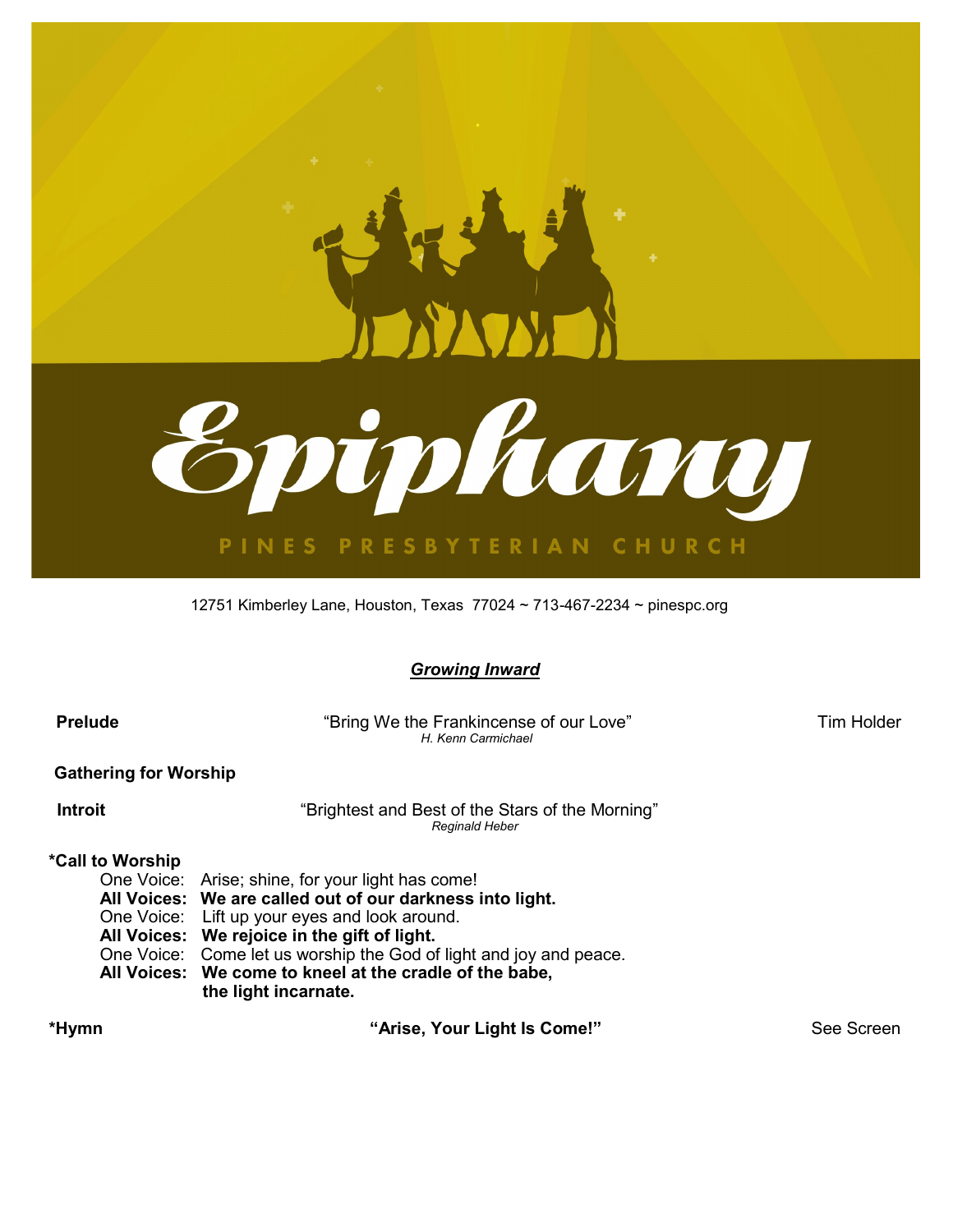|                           | <b>Prayer of Confession</b>                                                                                                                                                                                                                                                                                                                    |                                                                            |                                                                 |
|---------------------------|------------------------------------------------------------------------------------------------------------------------------------------------------------------------------------------------------------------------------------------------------------------------------------------------------------------------------------------------|----------------------------------------------------------------------------|-----------------------------------------------------------------|
| <b>Ever patient God,</b>  |                                                                                                                                                                                                                                                                                                                                                |                                                                            |                                                                 |
| We stumble around,        | we are a people who live in thick darkness.                                                                                                                                                                                                                                                                                                    |                                                                            |                                                                 |
|                           | bombarded by news of war and poverty,                                                                                                                                                                                                                                                                                                          |                                                                            | January 3, 2021                                                 |
|                           | famine and genocide,                                                                                                                                                                                                                                                                                                                           |                                                                            | IN WORSHIP                                                      |
|                           | injustice and oppression.                                                                                                                                                                                                                                                                                                                      |                                                                            |                                                                 |
| The frenzy of things      |                                                                                                                                                                                                                                                                                                                                                |                                                                            |                                                                 |
|                           | and issues and people of the dark,                                                                                                                                                                                                                                                                                                             |                                                                            |                                                                 |
|                           | can overwhelm and paralyze us.<br>Help us to be people of the light,                                                                                                                                                                                                                                                                           |                                                                            |                                                                 |
|                           | shining your light of righteousness, peace, and joy                                                                                                                                                                                                                                                                                            |                                                                            | <b>Welcome to Pines</b>                                         |
|                           | into all the dark places of our lives and world.                                                                                                                                                                                                                                                                                               |                                                                            | Pines is a joyful Christian community                           |
|                           | Unlock the mystery and glory                                                                                                                                                                                                                                                                                                                   | that welcomes all. Our Mission is to<br>make disciples who know, love, and |                                                                 |
|                           | of the babe born in Bethlehem.<br>Turn our aimless wanderings                                                                                                                                                                                                                                                                                  | trust in Jesus Christ. We live into our                                    |                                                                 |
|                           | into a journey of purpose guided by your star.                                                                                                                                                                                                                                                                                                 |                                                                            | Mission by Looking Upward, Growing                              |
|                           | Let the light break into our lives and our world,                                                                                                                                                                                                                                                                                              |                                                                            | Inward, and Serving Outward.                                    |
|                           | and transform us into people of the light.                                                                                                                                                                                                                                                                                                     |                                                                            |                                                                 |
| <b>Silent Confession</b>  |                                                                                                                                                                                                                                                                                                                                                |                                                                            | <b>Helpful devices:</b>                                         |
|                           | <b>Confessional Response "O Little Town of Bethlehem"</b>                                                                                                                                                                                                                                                                                      | See Screen                                                                 | Auditory assistance receivers are<br>available with the Ushers. |
|                           |                                                                                                                                                                                                                                                                                                                                                |                                                                            |                                                                 |
| <b>Assurance of Grace</b> | One Voice: Like the Baby of Bethlehem, we are born anew.                                                                                                                                                                                                                                                                                       |                                                                            | Sound: Dan Schafer                                              |
|                           | God's forgiveness cradles us; God's love is poured out on us.                                                                                                                                                                                                                                                                                  |                                                                            |                                                                 |
|                           | All Voices: What a marvelous gift - forgiveness! Filled with hope and<br>new life, we can sing God's praises forever. Amen.                                                                                                                                                                                                                    |                                                                            | Liturgist: John Work                                            |
| <b>Children's Message</b> |                                                                                                                                                                                                                                                                                                                                                |                                                                            |                                                                 |
|                           |                                                                                                                                                                                                                                                                                                                                                |                                                                            |                                                                 |
|                           | Jesus Loves Me! This I know, For the Bible tells me so;<br>Little ones to Him belong; They are weak, but he is strong.<br>Yes, Jesus loves me! Yes, Jesus loves me!                                                                                                                                                                            |                                                                            |                                                                 |
|                           | Yes, Jesus loves me! The Bible tells me so.                                                                                                                                                                                                                                                                                                    |                                                                            |                                                                 |
|                           | <b>Looking Upward</b>                                                                                                                                                                                                                                                                                                                          |                                                                            | *All who are able may stand                                     |
| <b>First Reading</b>      |                                                                                                                                                                                                                                                                                                                                                | Isaiah 60:1-6                                                              |                                                                 |
| <b>Anthem</b>             |                                                                                                                                                                                                                                                                                                                                                |                                                                            |                                                                 |
|                           | "Beautiful Star of Bethlehem"                                                                                                                                                                                                                                                                                                                  |                                                                            |                                                                 |
|                           | Adger Pace and R. Fisher Boyce                                                                                                                                                                                                                                                                                                                 |                                                                            |                                                                 |
| <b>Second Reading</b>     |                                                                                                                                                                                                                                                                                                                                                | <b>Matthew 2:1-12</b>                                                      |                                                                 |
| <b>Sermon</b>             | "Bright Lights"                                                                                                                                                                                                                                                                                                                                | Rev. Andy Gans                                                             |                                                                 |
| *Hymn                     | "We Three Kings of Orient Are"                                                                                                                                                                                                                                                                                                                 | See Screen                                                                 |                                                                 |
|                           | <b>Serving Outward</b>                                                                                                                                                                                                                                                                                                                         |                                                                            |                                                                 |
|                           |                                                                                                                                                                                                                                                                                                                                                |                                                                            |                                                                 |
|                           |                                                                                                                                                                                                                                                                                                                                                |                                                                            |                                                                 |
|                           |                                                                                                                                                                                                                                                                                                                                                |                                                                            |                                                                 |
|                           |                                                                                                                                                                                                                                                                                                                                                |                                                                            |                                                                 |
|                           |                                                                                                                                                                                                                                                                                                                                                |                                                                            |                                                                 |
|                           |                                                                                                                                                                                                                                                                                                                                                |                                                                            |                                                                 |
|                           |                                                                                                                                                                                                                                                                                                                                                |                                                                            |                                                                 |
|                           | *Saying What We Believe (from United Church of Canada)<br>We are not alone, we live in God's world.<br>We believe in God:<br>who has created and is creating,<br>who has come in Jesus, the Word made flesh,<br>to reconcile and make new,<br>who works in us and others by the Spirit.<br>We trust in God.<br>We are called to be the church: |                                                                            |                                                                 |
|                           | to celebrate God's presence,                                                                                                                                                                                                                                                                                                                   |                                                                            | <b>A Stephen Ministry</b>                                       |
|                           | to love and serve others,<br>to seek justice and resist evil,                                                                                                                                                                                                                                                                                  |                                                                            | Congregation                                                    |
|                           | to proclaim Jesus, crucified and risen,                                                                                                                                                                                                                                                                                                        |                                                                            |                                                                 |
|                           | our judge and our hope.                                                                                                                                                                                                                                                                                                                        |                                                                            |                                                                 |
|                           | In life, in death, in life beyond death,<br>God is with us.                                                                                                                                                                                                                                                                                    |                                                                            |                                                                 |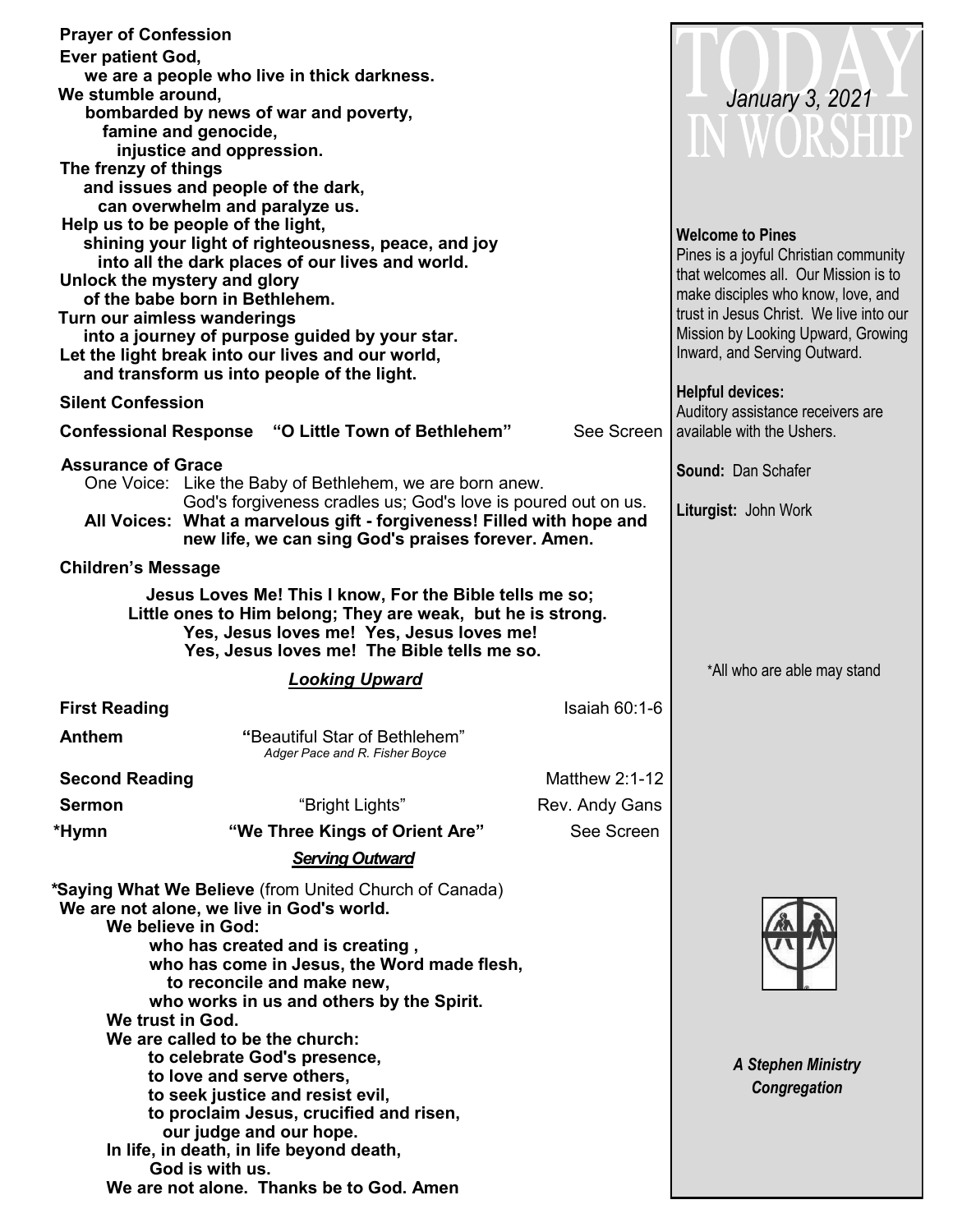| *Gloria Patri<br>Glory be to the Father, and to the Son, and to the Holy Ghost;<br>As it was in the beginning, is now and ever shall be, world without end.<br>Amen. Amen.<br><b>Celebration of the Lord's Supper</b><br>The Lord's Prayer<br>All Sing:<br>Our Father, which art in heaven, hallowed be Thy name, |              |                                            |                                                                                                                                                                                                                                                                                                       |            |  |  |
|-------------------------------------------------------------------------------------------------------------------------------------------------------------------------------------------------------------------------------------------------------------------------------------------------------------------|--------------|--------------------------------------------|-------------------------------------------------------------------------------------------------------------------------------------------------------------------------------------------------------------------------------------------------------------------------------------------------------|------------|--|--|
|                                                                                                                                                                                                                                                                                                                   |              |                                            | Thy kingdom come, Thy will be done, on earth<br>as it is in heaven. Give us this day, our daily bread;<br>and forgive us our debts, as we forgive our debtors;<br>and lead us not into temptation, but deliver us from evil, for<br>Thine is the kingdom, and the power, and the glory, forever. Amen |            |  |  |
| <b>Hymn</b>                                                                                                                                                                                                                                                                                                       |              |                                            | "As With Gladness Men of Old"                                                                                                                                                                                                                                                                         | See Screen |  |  |
| <b>Charge and Benediction</b>                                                                                                                                                                                                                                                                                     |              |                                            |                                                                                                                                                                                                                                                                                                       |            |  |  |
| *Benediction Response                                                                                                                                                                                                                                                                                             |              |                                            | "Joy to the World"                                                                                                                                                                                                                                                                                    | See Screen |  |  |
| *Sending Out The Light of Christ                                                                                                                                                                                                                                                                                  |              |                                            |                                                                                                                                                                                                                                                                                                       |            |  |  |
| *Postlude                                                                                                                                                                                                                                                                                                         |              |                                            | "What Star is This with Beams So Bright"<br>George Ratcliffe Woodward                                                                                                                                                                                                                                 |            |  |  |
| Words printed by permission CCLI 998238                                                                                                                                                                                                                                                                           |              |                                            | Portions of our liturgy are from The Abingdon Worship Annual 2020.<br>Copyright © 2019 by Abingdon Press. Used by permission.<br>Calendar for the Week of January 3, 2021                                                                                                                             |            |  |  |
| Today                                                                                                                                                                                                                                                                                                             |              | p.m. 12:00<br>8:00                         |                                                                                                                                                                                                                                                                                                       |            |  |  |
| Monday                                                                                                                                                                                                                                                                                                            | p.m.         | a.m. 10.00<br>6:00<br>6:00                 | Property Committee Meeting(Meet by Zoom)                                                                                                                                                                                                                                                              |            |  |  |
| Tuesday                                                                                                                                                                                                                                                                                                           | a.m.<br>p.m. | 7:00<br>6:30                               |                                                                                                                                                                                                                                                                                                       |            |  |  |
| Wednesday                                                                                                                                                                                                                                                                                                         |              | a.m. 11:00<br>p.m. 8:00                    |                                                                                                                                                                                                                                                                                                       |            |  |  |
| Thursday                                                                                                                                                                                                                                                                                                          | p.m.         | 5:00                                       |                                                                                                                                                                                                                                                                                                       |            |  |  |
| Friday                                                                                                                                                                                                                                                                                                            | a.m.         | 6:30                                       |                                                                                                                                                                                                                                                                                                       |            |  |  |
| Saturday                                                                                                                                                                                                                                                                                                          | a.m./p.m.    |                                            |                                                                                                                                                                                                                                                                                                       |            |  |  |
| Sunday                                                                                                                                                                                                                                                                                                            |              | a.m. 9:00<br>9:15<br>9:15<br>9:15<br>10:45 | Children's Family Style Sunday School W12<br>Worship ServiceSanctuary/Live Streaming on Web and                                                                                                                                                                                                       | . Facebook |  |  |
|                                                                                                                                                                                                                                                                                                                   | p.m.         | 8:00                                       |                                                                                                                                                                                                                                                                                                       |            |  |  |